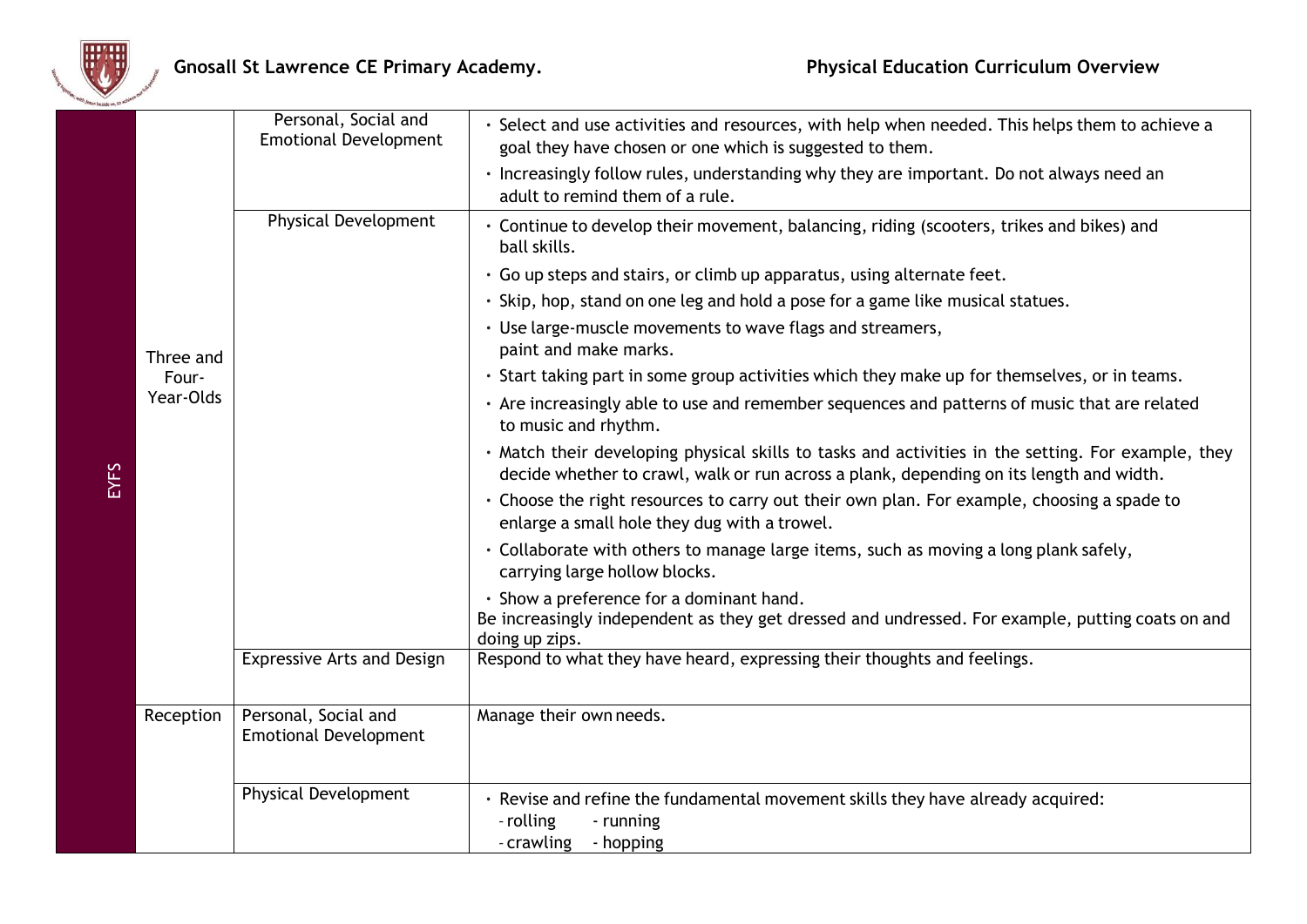|  |            |                                   |                                     | - walking<br>- skipping<br>- climbing<br>- jumping                                                                                                                        |  |  |  |  |
|--|------------|-----------------------------------|-------------------------------------|---------------------------------------------------------------------------------------------------------------------------------------------------------------------------|--|--|--|--|
|  |            |                                   |                                     | · Progress towards a more fluent style of moving, with developing control and grace.                                                                                      |  |  |  |  |
|  |            |                                   |                                     | • Develop overall body-strength, balance, coordination and agility needed to engage                                                                                       |  |  |  |  |
|  |            |                                   |                                     | successfully with future physical education sessions and other physical disciplines, including<br>dance, gymnastics, sport and swimming.                                  |  |  |  |  |
|  |            |                                   |                                     | • Use their core muscle strength to achieve a good posture when sitting at a table or sitting on the<br>floor.                                                            |  |  |  |  |
|  |            |                                   |                                     | .Combine different movements with ease and fluency.                                                                                                                       |  |  |  |  |
|  |            |                                   |                                     | •Confidently and safely use a range of large and small apparatus indoors and outdoors,<br>alone and in a group.                                                           |  |  |  |  |
|  |            |                                   |                                     | · Develop overall body strength, balance, coordination and agility.                                                                                                       |  |  |  |  |
|  |            |                                   |                                     | · Know and talk about the different factors that support overall health and wellbeing: regular<br>physical activity                                                       |  |  |  |  |
|  |            | <b>Expressive Arts and Design</b> |                                     | Explore, use and refine a variety of artistic effects to express their ideas and feelings.                                                                                |  |  |  |  |
|  |            |                                   |                                     | . Return to and build on their previous learning, refining ideas and developing their ability to<br>represent them.                                                       |  |  |  |  |
|  |            |                                   |                                     | · Create collaboratively, sharing ideas, resources and skills.                                                                                                            |  |  |  |  |
|  |            |                                   |                                     | · Listen attentively, move to and talk about music, expressing their feelings and responses.                                                                              |  |  |  |  |
|  |            |                                   |                                     | · Watch and talk about dance and performance art, expressing their feelings and responses.<br>Explore and engage in music making and dance, performing solo or in groups. |  |  |  |  |
|  | <b>ELG</b> | Personal,<br>Social and           | Managing<br>Self                    | Be confident to try new activities and show independence, resilience and perseverance in the<br>face of a challenge.                                                      |  |  |  |  |
|  |            | Emotional<br>Development          | <b>Building</b>                     | · Explain the reasons for rules, know right from wrong and try to behave accordingly.                                                                                     |  |  |  |  |
|  |            |                                   | Relationships                       | · Manage their own basic hygiene and personal needs, including dressing.                                                                                                  |  |  |  |  |
|  |            |                                   |                                     | • Work and play cooperatively and take turns with others.                                                                                                                 |  |  |  |  |
|  |            | Physical                          | <b>Gross Motor</b><br><b>Skills</b> | · Negotiate space and obstacles safely, with consideration for themselves and others.                                                                                     |  |  |  |  |
|  |            | Development                       |                                     | · Demonstrate strength, balance and coordination when playing.                                                                                                            |  |  |  |  |
|  |            |                                   |                                     | · Move energetically, such as running, jumping, dancing, hopping, skipping and climbing.                                                                                  |  |  |  |  |
|  |            |                                   |                                     |                                                                                                                                                                           |  |  |  |  |
|  |            |                                   |                                     |                                                                                                                                                                           |  |  |  |  |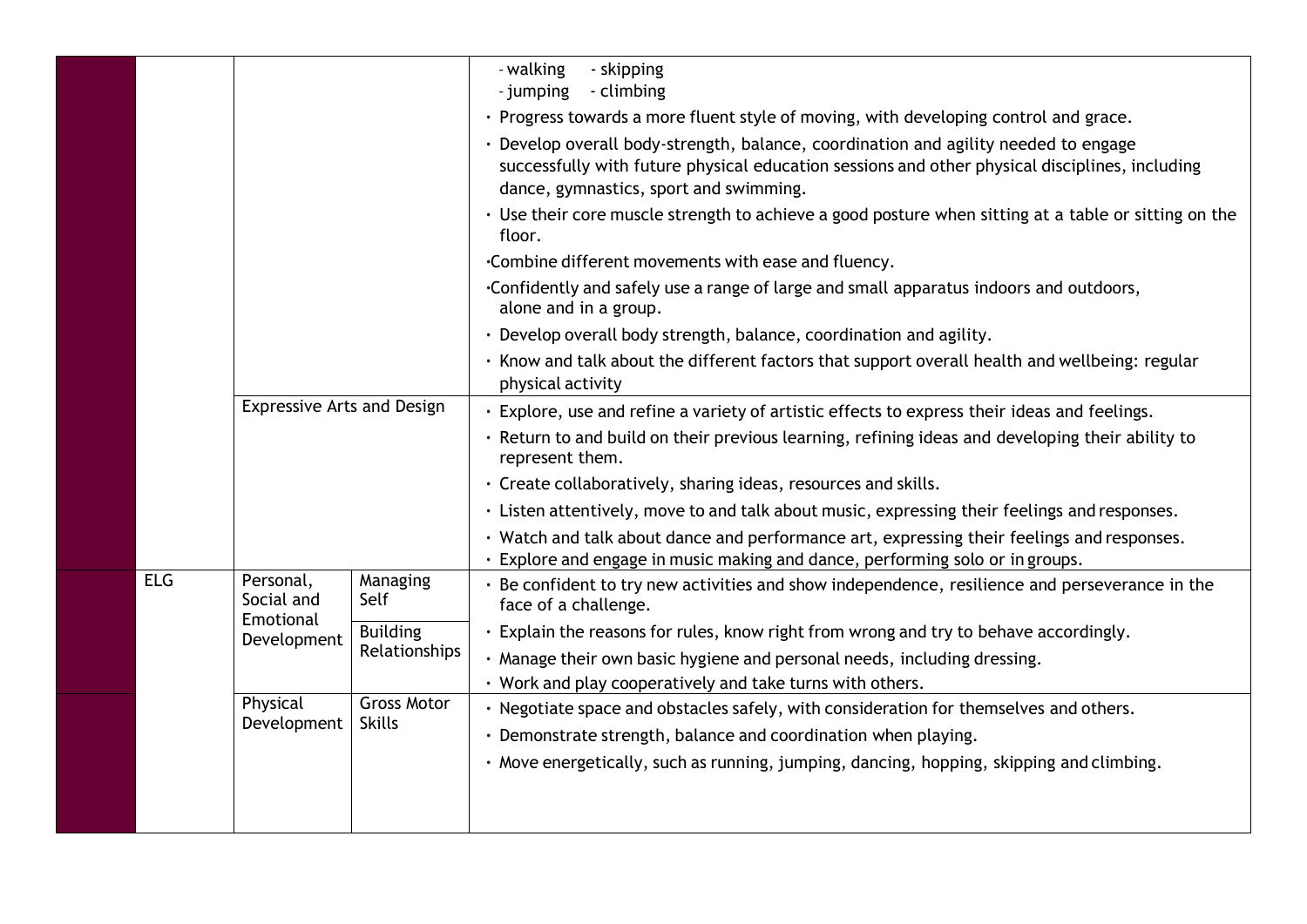| <b>Being</b><br>Perform songs, rhymes, poems and stories with others, and (when appropriate) try to move in<br>Expressive<br>Imaginative<br>time with music.<br>Arts and<br>and<br>Design<br>Expressive |  |
|---------------------------------------------------------------------------------------------------------------------------------------------------------------------------------------------------------|--|
|---------------------------------------------------------------------------------------------------------------------------------------------------------------------------------------------------------|--|

|      | Autumn 1                                                                                                            | Autumn 2                                                                                                                    | Spring 1                                                                    | Spring 1                                                                  | Spring 2         | Spring 2                                     | Summer 1                                                                    | Summer 2                                                                             | Summer 2                                                                             |
|------|---------------------------------------------------------------------------------------------------------------------|-----------------------------------------------------------------------------------------------------------------------------|-----------------------------------------------------------------------------|---------------------------------------------------------------------------|------------------|----------------------------------------------|-----------------------------------------------------------------------------|--------------------------------------------------------------------------------------|--------------------------------------------------------------------------------------|
|      | All<br>about '                                                                                                      | Sparkle & shine                                                                                                             | <b>Superheroes</b>                                                          | Arctic                                                                    | <b>Dinosaurs</b> | <b>Pets</b>                                  | <b>Julia</b>                                                                | <b>Minibeasts</b>                                                                    | Under the                                                                            |
|      | me                                                                                                                  |                                                                                                                             |                                                                             |                                                                           |                  |                                              | <b>Donaldson</b>                                                            |                                                                                      | sea                                                                                  |
| EYFS | Focus<br>on<br>what makes<br>special,<br><b>us</b><br>family<br>members,<br>how we have<br>and<br>grown<br>changed. | Focus on<br>celebrations<br>from different<br>faiths and<br>cultures: how<br>are we different<br>and how are we<br>similar. | Focus on<br>what makes<br>us special<br>and how we<br>show our<br>feelings. | How do<br>people in<br>very cold<br>areas live<br>differently<br>from us? |                  | Focus on<br>how we<br>look after<br>animals. | Focus on<br>emotions and<br>relationships<br>linked to the<br>stories read. | Focus on the<br>world around<br>us and how<br>we can care<br>for the<br>environment. | Focus on the<br>world around<br>us and how<br>we can care<br>for the<br>environment. |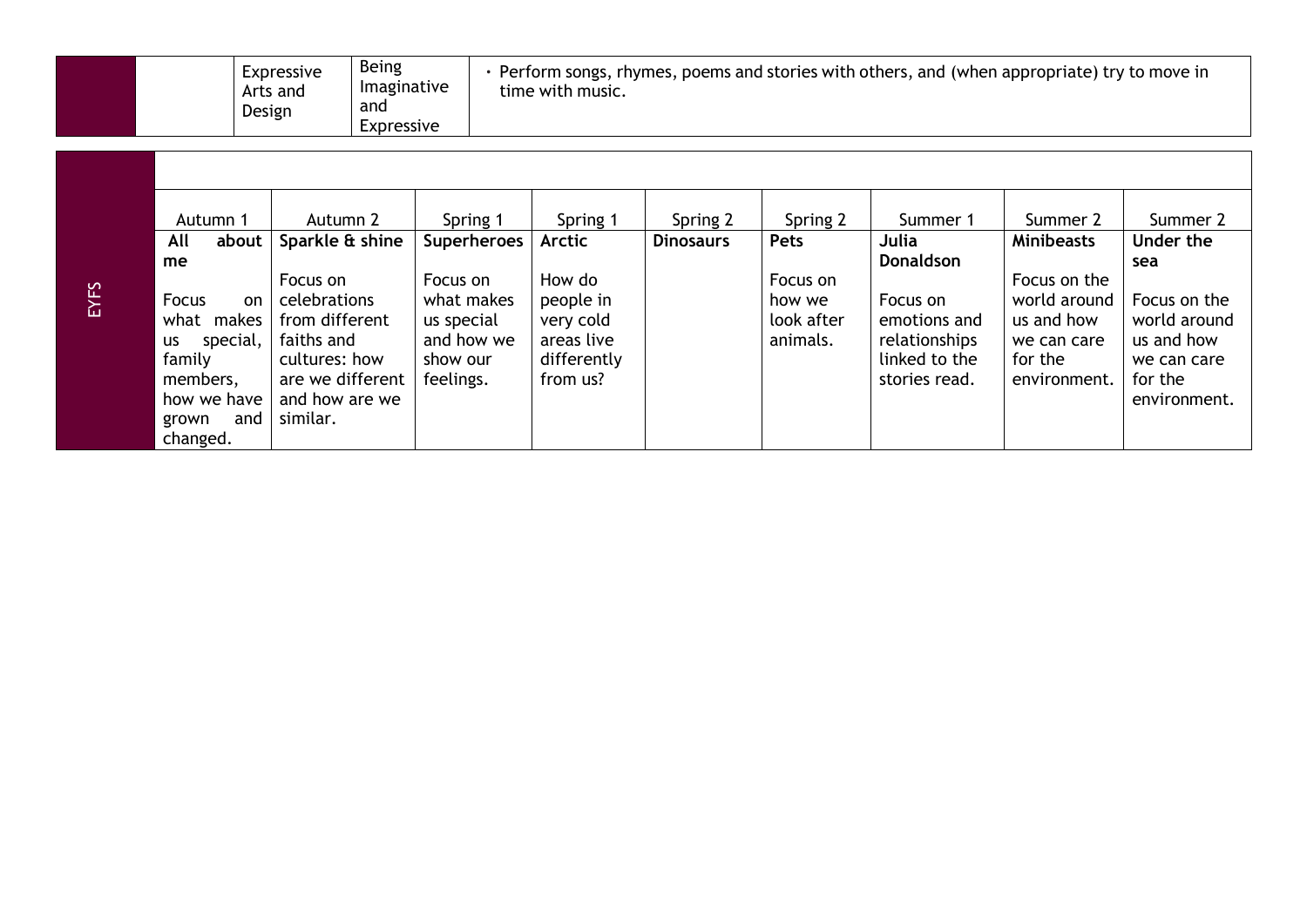|            | 2-Year<br>cycle | Autumn Term                                                                                                                                                                                                                                                                                                                     | <b>Spring Term</b>                                                                                                                                                                                                                                         | <b>Summer Term</b>                                                                                                                                                                                                   |  |
|------------|-----------------|---------------------------------------------------------------------------------------------------------------------------------------------------------------------------------------------------------------------------------------------------------------------------------------------------------------------------------|------------------------------------------------------------------------------------------------------------------------------------------------------------------------------------------------------------------------------------------------------------|----------------------------------------------------------------------------------------------------------------------------------------------------------------------------------------------------------------------|--|
|            | Cycle A         | All about me<br>Dance Unit 1<br><b>Dance and Gymnastics</b><br>Dance:<br>Explore a range of movement patterns and respond<br>imaginatively to a range of music types<br><b>Gymnastics:</b><br>Explore a range of gymnastics actions and still shapes<br>and move confidently around the space changing<br>levels and direction. | <b>Sensational Safari</b><br><b>Game Unit 1</b><br><b>Games and Multiskills</b><br>Develop<br>balance,<br>agility<br>and<br>coordination and become increasingly<br>confident with these movements whilst<br>engaging in competition as part of a<br>team. | <b>Rescuers and Explorers</b><br><b>Athletics:</b><br>Begin to explore a range of movement types;<br>running, jumping, hopping, throwing and<br>skipping.                                                            |  |
| Year $1/2$ | Cycle B         | The Big Build<br>Dance unit 2<br>Dance:<br>Explore the concepts of dance by demonstrating a<br>range of movement patterns that can be linked with<br>simple motifs<br>Gymnastics:<br>Use a range of equipment to explore different levels<br>and jumps. Put equipment out safely with other<br>children.                        | <b>Travel and Transport</b><br>Games Unit 2<br><b>Games and Multiskills</b><br>Develop<br>balance,<br>agility<br>and<br>coordination and become increasingly<br>confident with these movements whilst<br>engaging in competition as part of a<br>team.     | <b>Under the Sea</b><br><b>Athletics</b><br>Explore a number running for time and for<br>distance and the impact this has on the body.<br>Consider what we need to do to maintain and<br>lead active, healthy lives. |  |
| Year $3/4$ | Cycle A         | <b>Prehistoric Britain</b><br>Athletics unit 1<br>Develop a range of throwing actions with increased<br>difficulty and accuracy; under arm, overarm, low and<br>high.<br>Begin to understand the changes of the body during<br>exercise (including sweating and heart rate)                                                     | Around the world in 80 days<br>Dance unit 3<br>Improvise freely with a partner by<br>translating a given motif into their own<br>actions.                                                                                                                  | Look what they left behind<br>Net and Wall unit 1/striking and fielding unit 1<br>Begin to apply simple tactics and strategies to<br>outwit an opponent (interceptions and blocking).                                |  |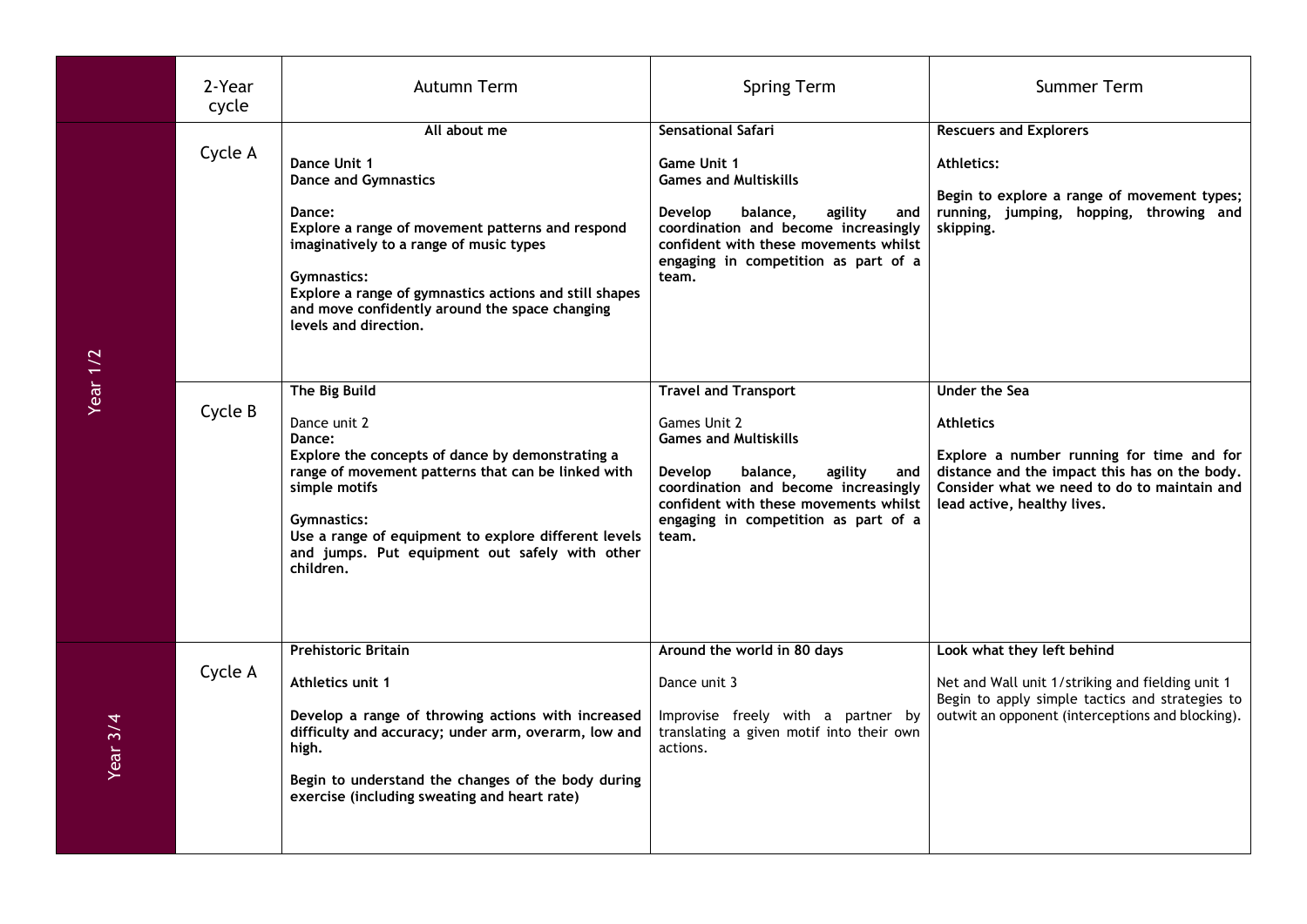|         | A place for everything                                                                                                                                                                                                                                                                                                                                     | <b>Terrible Tudors</b>                                                                                                                                                                                                        | <b>Amazing Amazon</b>                                                                                                                                                                                                                                                |
|---------|------------------------------------------------------------------------------------------------------------------------------------------------------------------------------------------------------------------------------------------------------------------------------------------------------------------------------------------------------------|-------------------------------------------------------------------------------------------------------------------------------------------------------------------------------------------------------------------------------|----------------------------------------------------------------------------------------------------------------------------------------------------------------------------------------------------------------------------------------------------------------------|
| Cycle B | <b>Athletics Unit 2</b><br>Develop an increased understanding of 'pacing' and<br>the fundamental differences between short and long<br>distance events.                                                                                                                                                                                                    | Dance unit 4<br>Use simple chorographic principles to<br>create motifs and narrative to perform<br>phases<br>that<br>communicate<br>dance<br>character.                                                                       | Net and wall unit 1/striking and fielding unit 1<br>Develop an understanding of own performance<br>and how to improve actions based on the<br>observations of others<br>Change, keep and adapt the rules for a striking<br>and fielding game and net and wall games. |
|         | <b>Greeks and Stars</b>                                                                                                                                                                                                                                                                                                                                    | <b>Mountain and Rivers</b>                                                                                                                                                                                                    | <b>The Victorians</b>                                                                                                                                                                                                                                                |
| Cycle A | Gym Unit 5:<br>To choose and apply basic compositional ideas to the<br>sequences they create, and to adapt them to new<br>situations.<br>Dance unit 5:<br>to compose dances by using, adapting and<br>developing steps, formations and patterning<br>from different dance styles<br>to perform dances expressively, using a range of<br>performance skills | Invasion unit 3:<br>Develop a level of consistency with<br>individual skills in a range of invasion<br>based games (football, rugby, netball)<br>Net and wall unit 2:<br>Striking and fielding unit 2:                        | <b>Athletics Unit 3</b><br>Becoming consistent with a range of athletic<br>techniques and apply these to different sporting<br>events.                                                                                                                               |
|         | <b>War and Conflict</b>                                                                                                                                                                                                                                                                                                                                    | <b>Angry Earth</b>                                                                                                                                                                                                            | Who's your Mummy                                                                                                                                                                                                                                                     |
| Cycle B | Dance and Gym Unit 6:<br>Dance:<br>Create structured motifs, phrases, sections and whole<br>class dances<br>Gymnastics:<br>to develop their own gymnastic sequences by<br>Understanding, choosing and applying a range of<br>compositional principles.                                                                                                     | Invasion unit 4:<br>To understand and apply a range of<br>attacking and defensive strategies during<br>games<br>Net and wall unit 2:<br>Apply the basic principles of attacking and<br>defending to solve a tactical problem. | <b>Athletics Unit 3:</b><br>To confidently select the<br>appropriate<br>techniques for specific events.<br>Striking and fielding unit 2:<br>to use and adapt rules, strategies and tactics,<br>using their knowledge of basic principles of<br>batting and fielding  |
|         |                                                                                                                                                                                                                                                                                                                                                            |                                                                                                                                                                                                                               |                                                                                                                                                                                                                                                                      |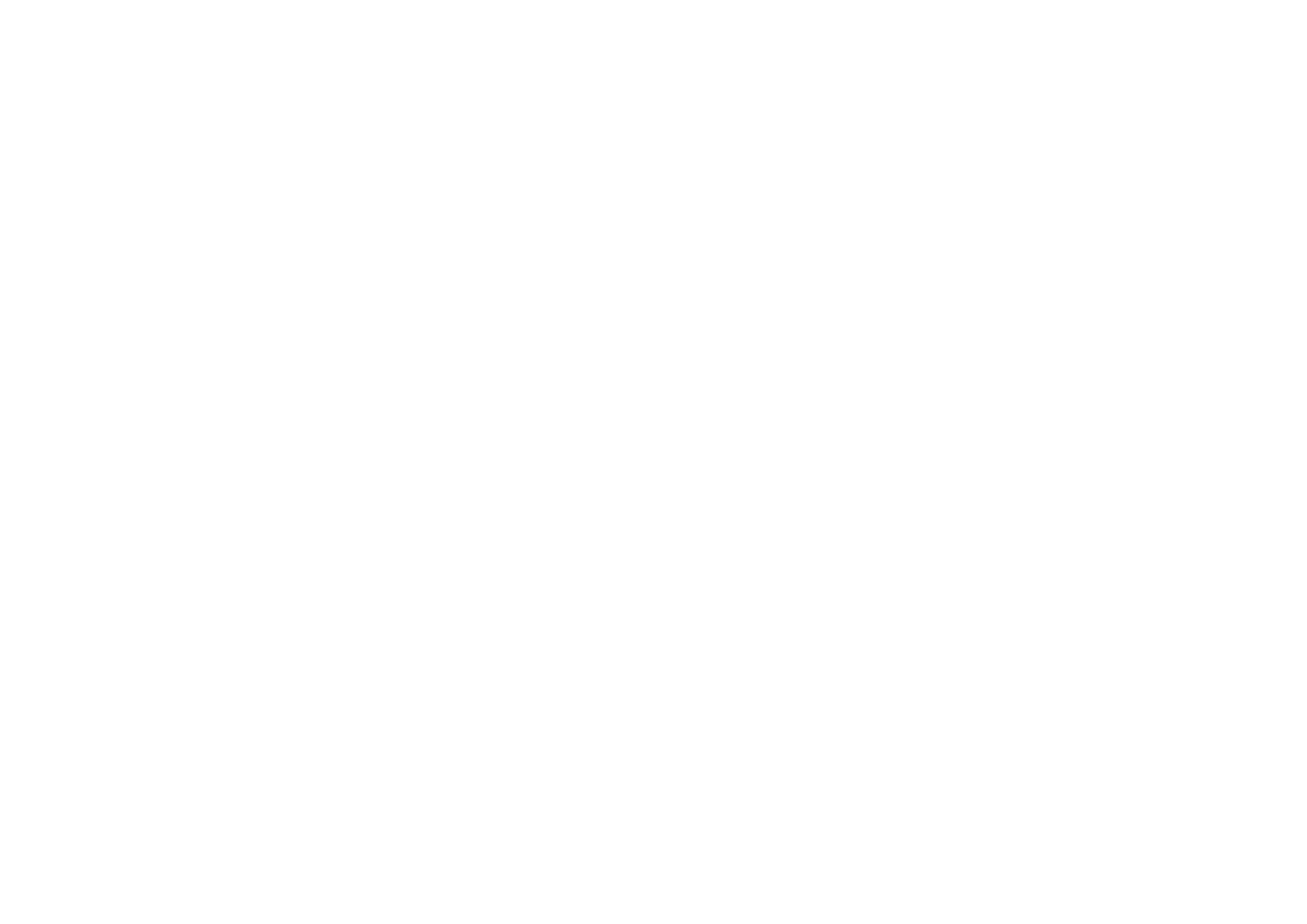## **Progression of Skills in Physical Education**

|            | Year 1                                                                                                                                                                                                                                                         | Year 2                                                                                                                                                                            | Year 3                                                                                                                                                                                                                                                                                                                                                                                                                                                                                                           | Year 4                                                                                                                                                                                                                                                                                                                                                                                                                                                          | Year 5                                                                                                                                                                                                                                                                                                                                                                                                                                                                                                                                                                                                                                          | Year 6                                                                                                                                                                                                                                                                                                                                                                                                                                                                                                                                                                                                                                                                                                                                                                                                                                                                                                |
|------------|----------------------------------------------------------------------------------------------------------------------------------------------------------------------------------------------------------------------------------------------------------------|-----------------------------------------------------------------------------------------------------------------------------------------------------------------------------------|------------------------------------------------------------------------------------------------------------------------------------------------------------------------------------------------------------------------------------------------------------------------------------------------------------------------------------------------------------------------------------------------------------------------------------------------------------------------------------------------------------------|-----------------------------------------------------------------------------------------------------------------------------------------------------------------------------------------------------------------------------------------------------------------------------------------------------------------------------------------------------------------------------------------------------------------------------------------------------------------|-------------------------------------------------------------------------------------------------------------------------------------------------------------------------------------------------------------------------------------------------------------------------------------------------------------------------------------------------------------------------------------------------------------------------------------------------------------------------------------------------------------------------------------------------------------------------------------------------------------------------------------------------|-------------------------------------------------------------------------------------------------------------------------------------------------------------------------------------------------------------------------------------------------------------------------------------------------------------------------------------------------------------------------------------------------------------------------------------------------------------------------------------------------------------------------------------------------------------------------------------------------------------------------------------------------------------------------------------------------------------------------------------------------------------------------------------------------------------------------------------------------------------------------------------------------------|
| Gymnastics | Copy and explore basic<br>movements with some<br>control and coordination.<br>Perform different body<br>shapes.<br>Perform at different<br>levels.<br>Perform a 2 footed<br>jump.<br>Use equipment safely.<br>Balance with some<br>control.<br>Link 2-3 simple | Explore and create<br>different pathways and<br>patterns.<br>Use equipment in a<br>variety of ways to<br>create a sequence<br>Link movements<br>together to create a<br>sequence. | Work independently and with<br>others to create a sequence.<br>Copy, explore and remember<br>a variety of movements and<br>use these to create their own<br>sequence.<br>Describe own work using<br>simple gymnastics<br>vocabulary.<br>Begin to notice similarities<br>and differences between<br>sequences.<br>Use turns whilst travelling in<br>a variety of ways.<br>Begin to show flexibility in<br>movements.<br>Begin to develop good<br>technique when travelling,<br>balancing, using equipment<br>etc. | Link skills with control,<br>technique, coordination<br>and fluency.<br>Understand composition<br>by performing more<br>complex sequences.<br>Begin to use gymnastics<br>vocabulary to describe<br>how to improve and<br>refine performances.<br>Develop strength,<br>technique and flexibility<br>throughout<br>performances.<br>Create sequences using<br>various body shapes and<br>equipment.<br>Combine equipment<br>with movement to<br>create sequences. | Select and combine<br>skills, techniques and<br>ideas.<br>Apply combined skills<br>accurately and<br>appropriately,<br>consistently showing<br>precision, control and<br>fluency.<br>Analyse and comment<br>on skills and techniques<br>and how these are<br>applied in their own and<br>others' work.<br>Use more complex<br>gymnastics vocabulary<br>to describe how to<br>improve and refine<br>performances.<br>Develop strength,<br>technique and flexibility<br>throughout<br>performances.<br>Link skills with control.<br>technique, coordination<br>and fluency.<br>Understand composition<br>by performing more<br>complex sequences. | Plan and perform with<br>precision, control and<br>fluency, a movement<br>sequence showing a<br>wide range of actions<br>including variations in<br>speed, levels and<br>directions.<br>Perform difficult<br>actions, with an<br>emphasis on extension,<br>clear body shape and<br>changes in direction.<br>Adapt sequences to<br>include a partner or a<br>small group.<br>Gradually increase the<br>length of sequence work<br>with a partner to make<br>up a short sequence<br>using the floor, mats<br>and apparatus, showing<br>consistency, fluency and<br>clarity of movement.<br>Analyse and comment<br>on skills and techniques<br>and how these are<br>applied in their own and<br>others' work.<br>Use more complex<br>gymnastics vocabulary<br>to describe how to<br>improve and refine<br>performances.<br>Develop strength,<br>technique and flexibility<br>throughout<br>performances. |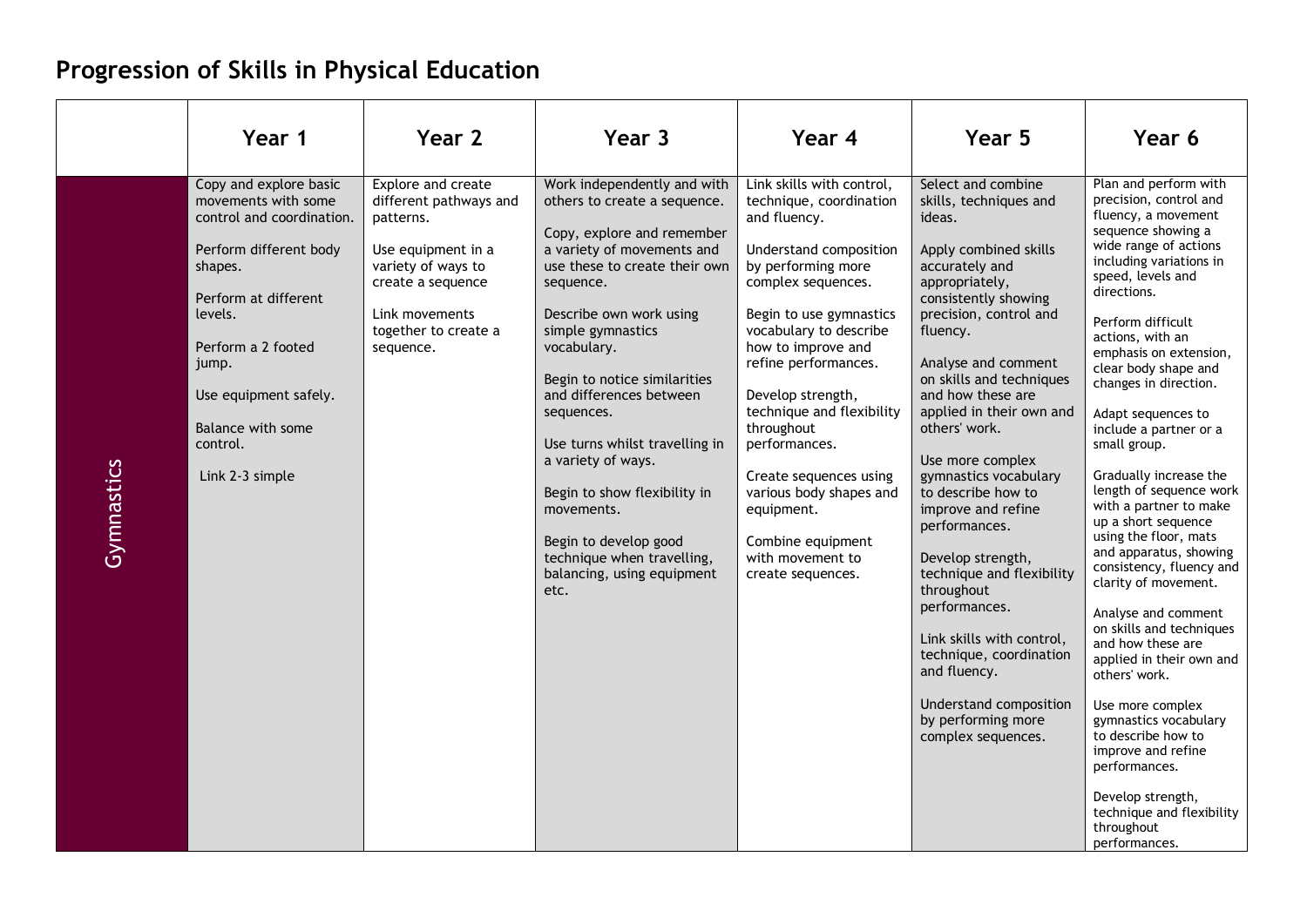| Copy, explore and<br>remember basic<br>movements and body<br>patterns. | Copy and explore basic<br>movements with clear<br>control.<br>Vary levels and speed in                                                                                                 | Begin to improvise both<br>independently and with a<br>partner to create a simple<br>dance.                                                          | Confidently improvise<br>with a partner or<br>independently.<br>Begin to create longer                                                                                                                                                                                                                                     | Begin to exaggerate<br>dance movements and<br>motifs (using expression<br>when moving).                                                                                                                                                                                                                                                                                                                                                                                                                                                                                                                  | Exaggerate dance<br>movements and motifs<br>(using expression when<br>moving).<br>Perform with confidence,                                                                                                                                                                                                                                                                                                                                                                                                                                                                                                                                                                                                                                                                                                                                        |
|------------------------------------------------------------------------|----------------------------------------------------------------------------------------------------------------------------------------------------------------------------------------|------------------------------------------------------------------------------------------------------------------------------------------------------|----------------------------------------------------------------------------------------------------------------------------------------------------------------------------------------------------------------------------------------------------------------------------------------------------------------------------|----------------------------------------------------------------------------------------------------------------------------------------------------------------------------------------------------------------------------------------------------------------------------------------------------------------------------------------------------------------------------------------------------------------------------------------------------------------------------------------------------------------------------------------------------------------------------------------------------------|---------------------------------------------------------------------------------------------------------------------------------------------------------------------------------------------------------------------------------------------------------------------------------------------------------------------------------------------------------------------------------------------------------------------------------------------------------------------------------------------------------------------------------------------------------------------------------------------------------------------------------------------------------------------------------------------------------------------------------------------------------------------------------------------------------------------------------------------------|
| Link movements to<br>sounds and music.                                 | sequence and the size<br>of body shapes.                                                                                                                                               | Translate ideas from stimuli<br>into movement with support.                                                                                          | dance sequences in a<br>larger group.                                                                                                                                                                                                                                                                                      | Demonstrate strong<br>movements throughout<br>a dance sequence.                                                                                                                                                                                                                                                                                                                                                                                                                                                                                                                                          | using a range of<br>movement patterns.                                                                                                                                                                                                                                                                                                                                                                                                                                                                                                                                                                                                                                                                                                                                                                                                            |
| Respond to a range of<br>stimuli.                                      | Add change of direction<br>to a sequence.<br>Use and negotiate space<br>clearly.<br>Describe a short dance<br>using appropriate<br>vocabulary.<br>Respond imaginatively<br>to stimuli. | Begin to compare and adapt<br>movements and motifs to<br>create a longer sequence.<br>Use simple dance vocabulary<br>to compare and improve<br>work. | Demonstrate precision<br>and some control in<br>response to stimuli.<br>Begin to vary dynamics<br>and develop actions and<br>motifs.<br>Demonstrate rhythm and<br>spatial awareness.<br>Modify parts of a<br>sequence as a result of<br>self-evaluation.<br>Use simple dance<br>vocabulary to compare<br>and improve work. | Combine flexibility,<br>techniques and<br>movements to create a<br>fluent sequence.<br>Move appropriately and<br>with the required style<br>in relation to the<br>stimulus. e.g using<br>various levels, ways of<br>travelling and motifs.<br>Begin to show a change<br>of pace and timing in<br>movements.<br>Use the space provided<br>effectively.<br>Improvise with<br>confidence, still<br>demonstrating fluency<br>across the sequence.<br>Modify parts of a<br>sequence as a result of<br>self and peer<br>evaluation.<br>Use more complex<br>dance vocabulary to<br>compare and improve<br>work. | Demonstrate a strong<br>imagination when<br>creating own dance<br>sequences and motifs.<br>Demonstrate strong<br>movements throughout a<br>dance sequence.<br>Combine flexibility,<br>techniques and<br>movements to create a<br>fluent sequence.<br>Move appropriately and<br>with the required style in<br>relation to the stimulus.<br>Begin to show a change of<br>pace and timing in<br>movements.<br>Move accurately to the<br>beat.<br>Improvise with<br>confidence, still<br>demonstrating fluency<br>across the sequence.<br>Dance with fluency,<br>linking all movements and<br>ensuring they flow.<br>Demonstrate consistent<br>precision when<br>performing dance<br>sequences.<br>Modify parts of a<br>sequence as a result of<br>self and peer evaluation.<br>Uses more complex dance<br>vocabulary to compare<br>and improve work. |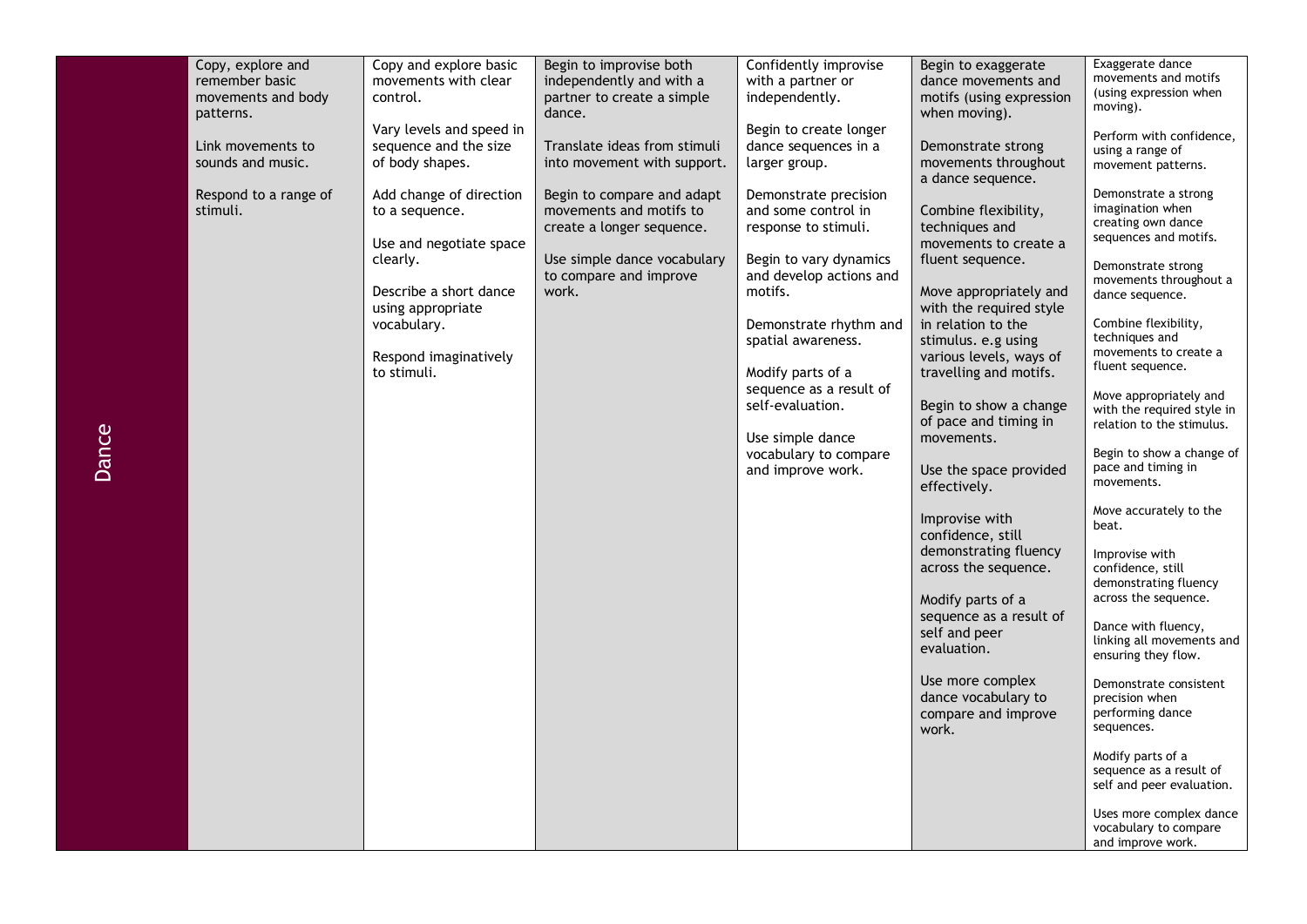| Travel in a variety of                     | Confidently send the                    | Understand tactics and            | Vary skills, actions and                          | Vary skills, actions and                         | Vary skills, actions and                             |
|--------------------------------------------|-----------------------------------------|-----------------------------------|---------------------------------------------------|--------------------------------------------------|------------------------------------------------------|
| ways including running                     | ball to others in a range               | composition by starting to        | ideas and link these in                           | ideas and link these in                          | ideas and link these in                              |
| and jumping.                               | of ways.                                | vary how they respond.            | ways that suit the games                          | ways that suit the games                         | ways that suit the                                   |
|                                            |                                         |                                   | activity.                                         | activity.                                        | games activity.                                      |
| Begin to perform a range                   | Begin to apply and                      | Vary skills, actions and ideas    |                                                   |                                                  | Show confidence in                                   |
| of throws. Receive a ball                  | combine a variety of                    | and link these in ways that       | Show confidence in                                | Show confidence in                               | using ball skills in                                 |
| with basic control.                        | skills (to a game                       | suit the games activity.          | using ball skills in                              | using ball skills in                             | various ways, and can                                |
|                                            | situation).                             |                                   | various ways, and can                             | various ways, and can                            | link these together                                  |
| Begin to develop hand-                     |                                         | Begin to communicate with         | link these together. e.g.                         | link these together.                             | effectively. e.g.                                    |
| eye coordination.<br>Participate in simple | Develop strong spatial<br>awareness.    | others during game<br>situations. | dribbling, bouncing,<br>kicking Use skills with   | Use skills with                                  | dribbling, bouncing,                                 |
| games.                                     |                                         |                                   | coordination, control                             | coordination, control                            | kicking.                                             |
|                                            | Begin to develop own                    | Use skills with coordination      | and fluency.                                      | and fluency.                                     |                                                      |
|                                            | games with peers.                       | and control.                      |                                                   |                                                  | Keep possession of balls<br>during games situations. |
|                                            |                                         |                                   | Take part in competitive                          | Take part in competitive                         |                                                      |
|                                            | Understand the                          | Develop own rules for new         | games with a strong                               | games with a strong                              | Consistently use skills                              |
|                                            | importance of rules in                  | games.                            | understanding of tactics                          | understanding of tactics                         | with coordination,                                   |
|                                            | games.                                  |                                   | and composition.                                  | and composition.                                 | control and fluency.                                 |
|                                            |                                         | Make imaginative pathways         |                                                   |                                                  |                                                      |
|                                            | Develop simple tactics                  | using equipment.                  | Can create their own                              | Can create their own                             | Take part in                                         |
|                                            | and use them                            |                                   | games using knowledge                             | games using knowledge                            | competitive games with<br>a strong understanding     |
|                                            | appropriately.                          | Work well in a group to           | and skills.                                       | and skills.                                      | of tactics and                                       |
|                                            |                                         | develop various games.            |                                                   |                                                  | composition.                                         |
|                                            | Begin to develop an<br>understanding of | Begin to understand how to        | Work well in a group to<br>develop various games. | Can make suggestions as<br>to what resources can |                                                      |
|                                            | attacking/ defending                    | compete with each other in a      |                                                   | be used to differentiate                         | Can create their own                                 |
|                                            |                                         | controlled manner.                | Compare and comment                               | a game.                                          | games using knowledge                                |
|                                            |                                         |                                   | on skills to support                              |                                                  | and skills.                                          |
|                                            |                                         | Begin to select resources         | creation of new games.                            | Apply basic skills for                           | Modify competitive                                   |
|                                            |                                         | independently to carry out        |                                                   | attacking and                                    | games.                                               |
|                                            |                                         | different skills.                 | Make suggestions as to                            | defending.                                       |                                                      |
|                                            |                                         |                                   | what resources can be                             |                                                  | Compare and comment                                  |
|                                            |                                         |                                   | used to differentiate a                           | Use running, jumping,                            | on skills to support                                 |
|                                            |                                         |                                   | game.                                             | throwing and catching in                         | creation of new games.                               |
|                                            |                                         |                                   |                                                   | isolation and                                    |                                                      |
|                                            |                                         |                                   | Apply basic skills for                            | combination.                                     | Can make suggestions as<br>to what resources can     |
|                                            |                                         |                                   | attacking and defending.                          |                                                  | be used to differentiate                             |
|                                            |                                         |                                   |                                                   |                                                  | a game.                                              |
|                                            |                                         |                                   | Use running, jumping,<br>throwing and catching in |                                                  |                                                      |
|                                            |                                         |                                   | isolation and                                     |                                                  | knowledge of skills for                              |
|                                            |                                         |                                   | combination.                                      |                                                  | attacking and                                        |
|                                            |                                         |                                   |                                                   |                                                  | defending.                                           |
|                                            |                                         |                                   |                                                   |                                                  |                                                      |
|                                            |                                         |                                   |                                                   |                                                  | Use running, jumping,<br>throwing and catching       |
|                                            |                                         |                                   |                                                   |                                                  | in isolation and in                                  |
|                                            |                                         |                                   |                                                   |                                                  | combination.                                         |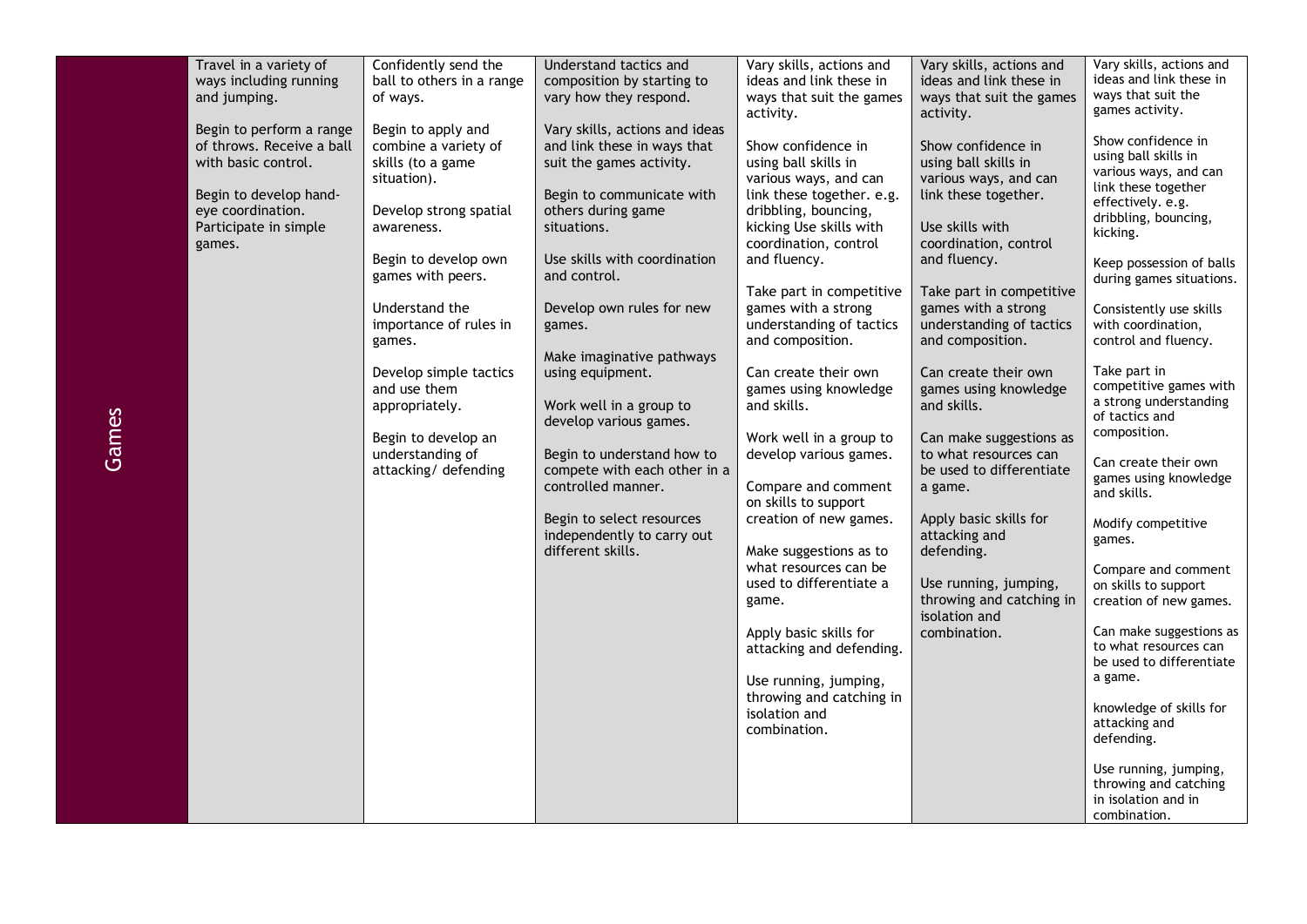| Can run at different<br>speeds.<br>Can jump from a<br>standing position. | Can change the speed<br>and direction whilst<br>running.<br>Can jump from a                                                             | Begin to run at speeds<br>appropriate for the distance.<br>Can perform a running jump<br>with some accuracy.            | Begin to build a variety<br>of running techniques<br>and use with<br>confidence.                                                                                          | Begin to build a variety<br>of running techniques<br>and use with<br>confidence.                                                                                                                                 | Begin to build a<br>variety of running<br>techniques and use<br>with confidence.                                                                                                                                 |
|--------------------------------------------------------------------------|-----------------------------------------------------------------------------------------------------------------------------------------|-------------------------------------------------------------------------------------------------------------------------|---------------------------------------------------------------------------------------------------------------------------------------------------------------------------|------------------------------------------------------------------------------------------------------------------------------------------------------------------------------------------------------------------|------------------------------------------------------------------------------------------------------------------------------------------------------------------------------------------------------------------|
| Perform a variety of<br>throws with basic<br>control.                    | standing position with<br>accuracy.<br>Perform a variety of<br>throws with control and<br>coordination.<br>Can use equipment<br>safely. | Perform a variety of throws<br>using a selection of<br>equipment.<br>Can use equipment safely<br>and with good control. | Can perform a running<br>jump with more than<br>one component. e.g.<br>hop skip jump (triple<br>jump).<br>Demonstrate accuracy in<br>throwing and catching<br>activities. | Can perform a running<br>jump with more than<br>one component. e.g.<br>hop skip jump (triple<br>jump)<br>Begin to record peers<br>performances, and<br>evaluate these.                                           | Can perform a running<br>jump with more than<br>one component. e.g.<br>hop skip jump (triple<br>jump)<br>Begin to record peers<br>performances, and<br>evaluate these.                                           |
|                                                                          |                                                                                                                                         |                                                                                                                         | Describe good athletic<br>performance using<br>correct vocabulary.<br>Can use equipment<br>safely and with good<br>control.                                               | Demonstrate accuracy<br>and confidence in<br>throwing and catching<br>activities.<br>Describe good athletic<br>performance using<br>correct vocabulary.<br>Can use equipment<br>safely and with good<br>control. | Demonstrate accuracy<br>and confidence in<br>throwing and catching<br>activities.<br>Describe good athletic<br>performance using<br>correct vocabulary.<br>Can use equipment<br>safely and with good<br>control. |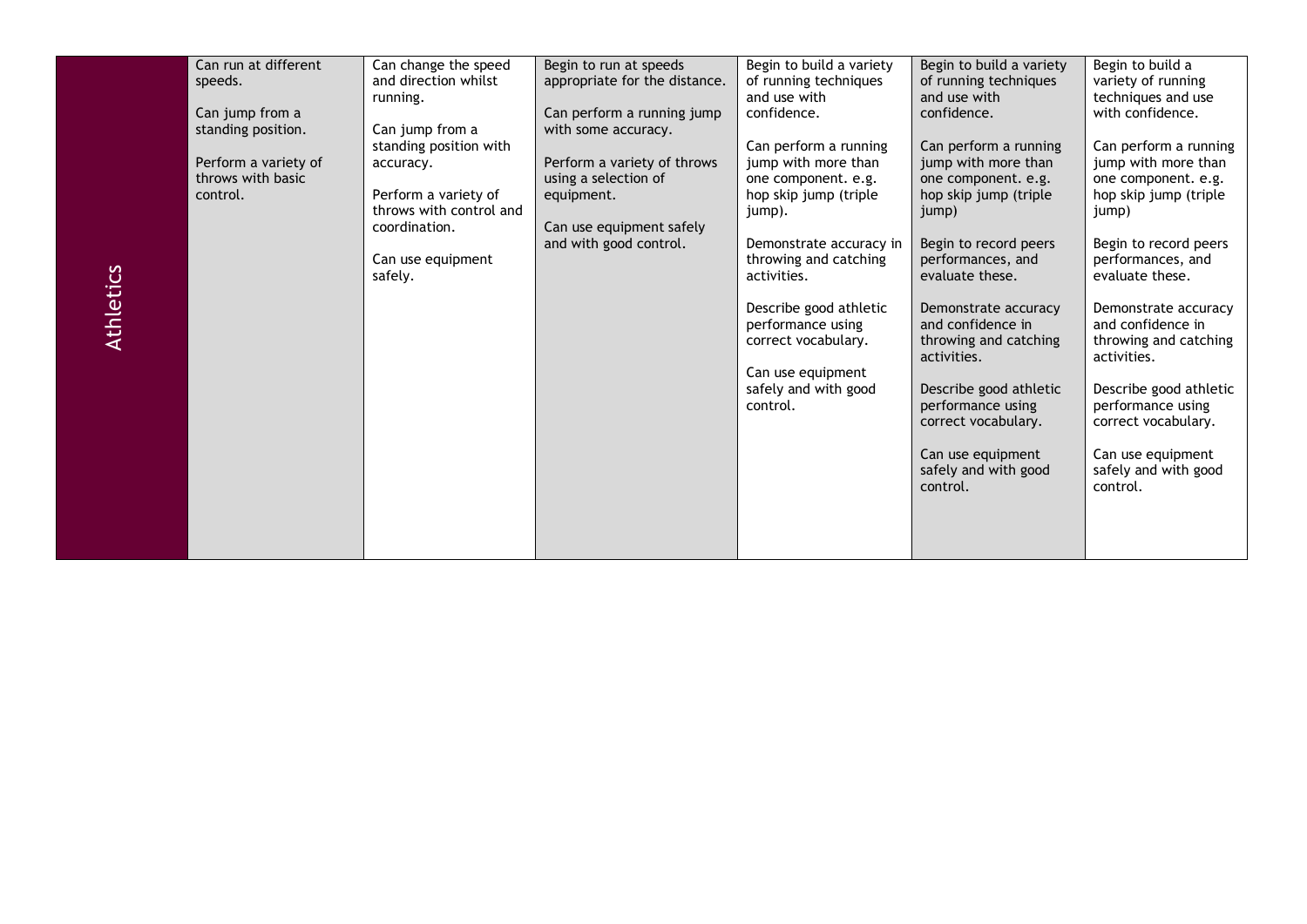| <b>Healthy Lifestyle</b>       | Can describe the effect<br>exercise has on the<br>body.<br>Can explain the<br>importance of exercise<br>and a healthy lifestyle. | Can describe the effect<br>exercise has on the<br>body.<br>Can explain the<br>importance of exercise<br>and a healthy lifestyle. | situations.<br>Can describe the effect<br>exercise has on the body.<br>Can explain the importance<br>of exercise and a healthy<br>lifestyle.<br>Understand the need to<br>warm up and cool down.                                                                                 | Perform safe selfrescue<br>in different water-based<br>situations.<br>Can describe the effect<br>exercise has on the<br>body.<br>Can explain the<br>importance of exercise<br>and a healthy lifestyle.<br>Understand the need to<br>warm up and cool down.                                           | Can describe the effect<br>exercise has on the<br>body.<br>Can explain the<br>importance of exercise<br>and a healthy lifestyle.<br>Understand the need to<br>warm up and cool down.                                                                                                                                                 | Can describe the<br>effect exercise has on<br>the body.<br>Can explain the<br>importance of exercise<br>and a healthy lifestyle.<br>Understand the need<br>to warm up and cool<br>down                                                                                                                                                  |
|--------------------------------|----------------------------------------------------------------------------------------------------------------------------------|----------------------------------------------------------------------------------------------------------------------------------|----------------------------------------------------------------------------------------------------------------------------------------------------------------------------------------------------------------------------------------------------------------------------------|------------------------------------------------------------------------------------------------------------------------------------------------------------------------------------------------------------------------------------------------------------------------------------------------------|--------------------------------------------------------------------------------------------------------------------------------------------------------------------------------------------------------------------------------------------------------------------------------------------------------------------------------------|-----------------------------------------------------------------------------------------------------------------------------------------------------------------------------------------------------------------------------------------------------------------------------------------------------------------------------------------|
| <b>Swimming</b>                |                                                                                                                                  |                                                                                                                                  | Swim competently,<br>confidently and proficiently<br>over a distance of at least 25<br>metres.<br>Use a range of strokes<br>effectively e.g. front crawl,<br>backstroke and breaststroke.<br>Perform safe self-rescue in<br>different water-based                                | Swim competently,<br>confidently and<br>proficiently over a<br>distance of at least 25<br>metres.<br>Use a range of strokes<br>effectively e.g. front<br>crawl, backstroke and<br>breaststroke.                                                                                                      |                                                                                                                                                                                                                                                                                                                                      |                                                                                                                                                                                                                                                                                                                                         |
| Outdoor Adventurous Activities |                                                                                                                                  |                                                                                                                                  | Develop listening skills.<br>Create simple body shapes.<br>Listen to instructions from a<br>partner/ adult.<br>Begin to think activities<br>through and problem solve.<br>Discuss and work with others<br>in a group.<br>Demonstrate an<br>understanding of how to stay<br>safe. | Develop strong listening<br>skills.<br>Use simple maps.<br>Begin to think activities<br>through and problem<br>solve.<br>Choose and apply<br>strategies to solve<br>problems with support.<br>Discuss and work with<br>others in a group.<br>Demonstrate an<br>understanding of how to<br>stay safe. | Develop strong listening<br>skills.<br>Use and interpret simple<br>maps.<br>Think activities through<br>and problem solve using<br>general knowledge.<br>Choose and apply<br>strategies to solve<br>problems with support.<br>Discuss and work with<br>others in a group.<br>Demonstrate an<br>understanding of how to<br>stay safe. | Develop strong<br>listening skills.<br>Use and interpret<br>simple maps.<br>Think activities<br>through and problem<br>solve using general<br>knowledge.<br>Choose and apply<br>strategies to solve<br>problems with support.<br>Discuss and work with<br>others in a group.<br>Demonstrate an<br>understanding of how<br>to stay safe. |